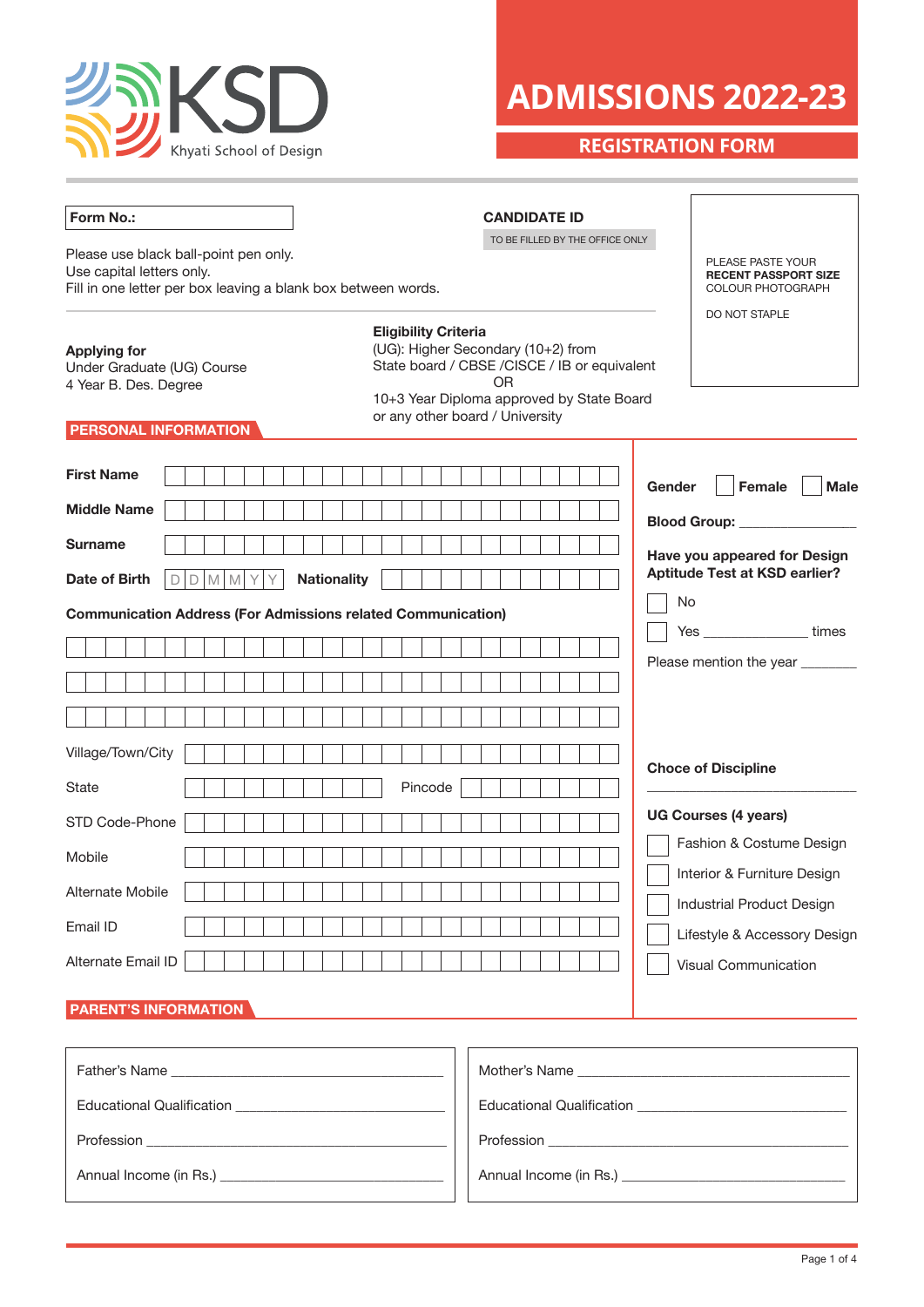(Start from the recent course to Std. X)

| <b>EXAM BOARD/</b><br><b>DEGREE/DIPLOMA</b> | <b>SUBJECTS</b> | <b>YEAR OF</b><br><b>PASSING</b> | <b>AGGREGATE</b><br><b>MARKS</b> | <b>DURATION OF</b><br><b>PROGRAMME</b> | SCHOOL/COLLEGE/<br>UNIV./INSTITUTION |
|---------------------------------------------|-----------------|----------------------------------|----------------------------------|----------------------------------------|--------------------------------------|
|                                             |                 |                                  |                                  |                                        |                                      |
|                                             |                 |                                  |                                  |                                        |                                      |
|                                             |                 |                                  |                                  |                                        |                                      |
|                                             |                 |                                  |                                  |                                        |                                      |
|                                             |                 |                                  |                                  |                                        |                                      |

\_\_\_\_\_\_\_\_\_\_\_\_\_\_\_\_\_\_\_\_\_\_\_\_\_\_\_\_\_\_\_\_\_\_\_\_\_\_\_\_\_\_\_\_\_\_\_\_\_\_\_\_\_\_\_\_\_\_\_\_\_\_\_\_\_\_\_\_\_\_\_\_\_\_\_\_\_\_\_\_\_\_\_\_\_\_\_\_\_\_\_\_\_\_\_\_\_\_\_\_\_\_\_\_\_\_\_\_\_\_\_\_\_

\_\_\_\_\_\_\_\_\_\_\_\_\_\_\_\_\_\_\_\_\_\_\_\_\_\_\_\_\_\_\_\_\_\_\_\_\_\_\_\_\_\_\_\_\_\_\_\_\_\_\_\_\_\_\_\_\_\_\_\_\_\_\_\_\_\_\_\_\_\_\_\_\_\_\_\_\_\_\_\_\_\_\_\_\_\_\_\_\_\_\_\_\_\_\_\_\_\_\_\_\_\_\_\_\_\_\_\_\_\_\_\_\_

\_\_\_\_\_\_\_\_\_\_\_\_\_\_\_\_\_\_\_\_\_\_\_\_\_\_\_\_\_\_\_\_\_\_\_\_\_\_\_\_\_\_\_\_\_\_\_\_\_\_\_\_\_\_\_\_\_\_\_\_\_\_\_\_\_\_\_\_\_\_\_\_\_\_\_\_\_\_\_\_\_\_\_\_\_\_\_\_\_\_\_\_\_\_\_\_\_\_\_\_\_\_\_\_\_\_\_\_\_\_\_\_\_

\_\_\_\_\_\_\_\_\_\_\_\_\_\_\_\_\_\_\_\_\_\_\_\_\_\_\_\_\_\_\_\_\_\_\_\_\_\_\_\_\_\_\_\_\_\_\_\_\_\_\_\_\_\_\_\_\_\_\_\_\_\_\_\_\_\_\_\_\_\_\_\_\_\_\_\_\_\_\_\_\_\_\_\_\_\_\_\_\_\_\_\_\_\_\_\_\_\_\_\_\_\_\_\_\_\_\_\_\_\_\_\_\_

\_\_\_\_\_\_\_\_\_\_\_\_\_\_\_\_\_\_\_\_\_\_\_\_\_\_\_\_\_\_\_\_\_\_\_\_\_\_\_\_\_\_\_\_\_\_\_\_\_\_\_\_\_\_\_\_\_\_\_\_\_\_\_\_\_\_\_\_\_\_\_\_\_\_\_\_\_\_\_\_\_\_\_\_\_\_\_\_\_\_\_\_\_\_\_\_\_\_\_\_\_\_\_\_\_\_\_\_\_\_\_\_\_

\_\_\_\_\_\_\_\_\_\_\_\_\_\_\_\_\_\_\_\_\_\_\_\_\_\_\_\_\_\_\_\_\_\_\_\_\_\_\_\_\_\_\_\_\_\_\_\_\_\_\_\_\_\_\_\_\_\_\_\_\_\_\_\_\_\_\_\_\_\_\_\_\_\_\_\_\_\_\_\_\_\_\_\_\_\_\_\_\_\_\_\_\_\_\_\_\_\_\_\_\_\_\_\_\_\_\_\_\_\_\_\_\_

\_\_\_\_\_\_\_\_\_\_\_\_\_\_\_\_\_\_\_\_\_\_\_\_\_\_\_\_\_\_\_\_\_\_\_\_\_\_\_\_\_\_\_\_\_\_\_\_\_\_\_\_\_\_\_\_\_\_\_\_\_\_\_\_\_\_\_\_\_\_\_\_\_\_\_\_\_\_\_\_\_\_\_\_\_\_\_\_\_\_\_\_\_\_\_\_\_\_\_\_\_\_\_\_\_\_\_\_\_\_\_\_\_

\_\_\_\_\_\_\_\_\_\_\_\_\_\_\_\_\_\_\_\_\_\_\_\_\_\_\_\_\_\_\_\_\_\_\_\_\_\_\_\_\_\_\_\_\_\_\_\_\_\_\_\_\_\_\_\_\_\_\_\_\_\_\_\_\_\_\_\_\_\_\_\_\_\_\_\_\_\_\_\_\_\_\_\_\_\_\_\_\_\_\_\_\_\_\_\_\_\_\_\_\_\_\_\_\_\_\_\_\_\_\_\_\_

\_\_\_\_\_\_\_\_\_\_\_\_\_\_\_\_\_\_\_\_\_\_\_\_\_\_\_\_\_\_\_\_\_\_\_\_\_\_\_\_\_\_\_\_\_\_\_\_\_\_\_\_\_\_\_\_\_\_\_\_\_\_\_\_\_\_\_\_\_\_\_\_\_\_\_\_\_\_\_\_\_\_\_\_\_\_\_\_\_\_\_\_\_\_\_\_\_\_\_\_\_\_\_\_\_\_\_\_\_\_\_\_\_

\_\_\_\_\_\_\_\_\_\_\_\_\_\_\_\_\_\_\_\_\_\_\_\_\_\_\_\_\_\_\_\_\_\_\_\_\_\_\_\_\_\_\_\_\_\_\_\_\_\_\_\_\_\_\_\_\_\_\_\_\_\_\_\_\_\_\_\_\_\_\_\_\_\_\_\_\_\_\_\_\_\_\_\_\_\_\_\_\_\_\_\_\_\_\_\_\_\_\_\_\_\_\_\_\_\_\_\_\_\_\_\_\_

\_\_\_\_\_\_\_\_\_\_\_\_\_\_\_\_\_\_\_\_\_\_\_\_\_\_\_\_\_\_\_\_\_\_\_\_\_\_\_\_\_\_\_\_\_\_\_\_\_\_\_\_\_\_\_\_\_\_\_\_\_\_\_\_\_\_\_\_\_\_\_\_\_\_\_\_\_\_\_\_\_\_\_\_\_\_\_\_\_\_\_\_\_\_\_\_\_\_\_\_\_\_\_\_\_\_\_\_\_\_\_\_\_

\_\_\_\_\_\_\_\_\_\_\_\_\_\_\_\_\_\_\_\_\_\_\_\_\_\_\_\_\_\_\_\_\_\_\_\_\_\_\_\_\_\_\_\_\_\_\_\_\_\_\_\_\_\_\_\_\_\_\_\_\_\_\_\_\_\_\_\_\_\_\_\_\_\_\_\_\_\_\_\_\_\_\_\_\_\_\_\_\_\_\_\_\_\_\_\_\_\_\_\_\_\_\_\_\_\_\_\_\_\_\_\_\_

\* Kindly attach the self attested copy of your marksheets as applicable

#### **PERSONAL ACCOLADES**

LIST OF ACHIEVEMENTS (SCHOLARSHIPS, AWARDS, PUBLICATIONS & OTHERS)

LIST OF EXTRACURRICULAR & COMMUNITY ACTIVITIES \_

#### **PREVIOUS DESIGN EXPOSURE (IF ANY)**

**I certify that the information provided in this application form is accurate and complete to the best of my knowledge. I declare that I have read and understood the conditions of eligibility for the discipline / programme for which I seek admission. In the event of any information provided by me, found incorrect or misleading, my candidature shall be liable to cancellation by the Institute at any time and I shall not be entitled to any refund of the fee paid by me to the Institute.**

NAME OF THE CANDIDATE SIGNATURE OF THE CANDIDATE DATE



Please ensure that you have completely filled the application form in all respects and attached the following relevant documents with 4<sup>th</sup> no. of page of this application form.

 $\_$  , and the set of the set of the set of the set of the set of the set of the set of the set of the set of the set of the set of the set of the set of the set of the set of the set of the set of the set of the set of th

 $\bigcirc$  Please retain a photo copy of the application form before submitting it.

Exam Ticket duly filled with photograph pasted.

PLEASE SEND YOUR APPLICATION TO

**'KSD Admissions 2022-2023'** Khyati School of Design Design & Innovation Centre Thaltej - Shilaj - Rancharda Road, Nandoli, Ahmedabad - 382115 Tel.: 90992 71000/4000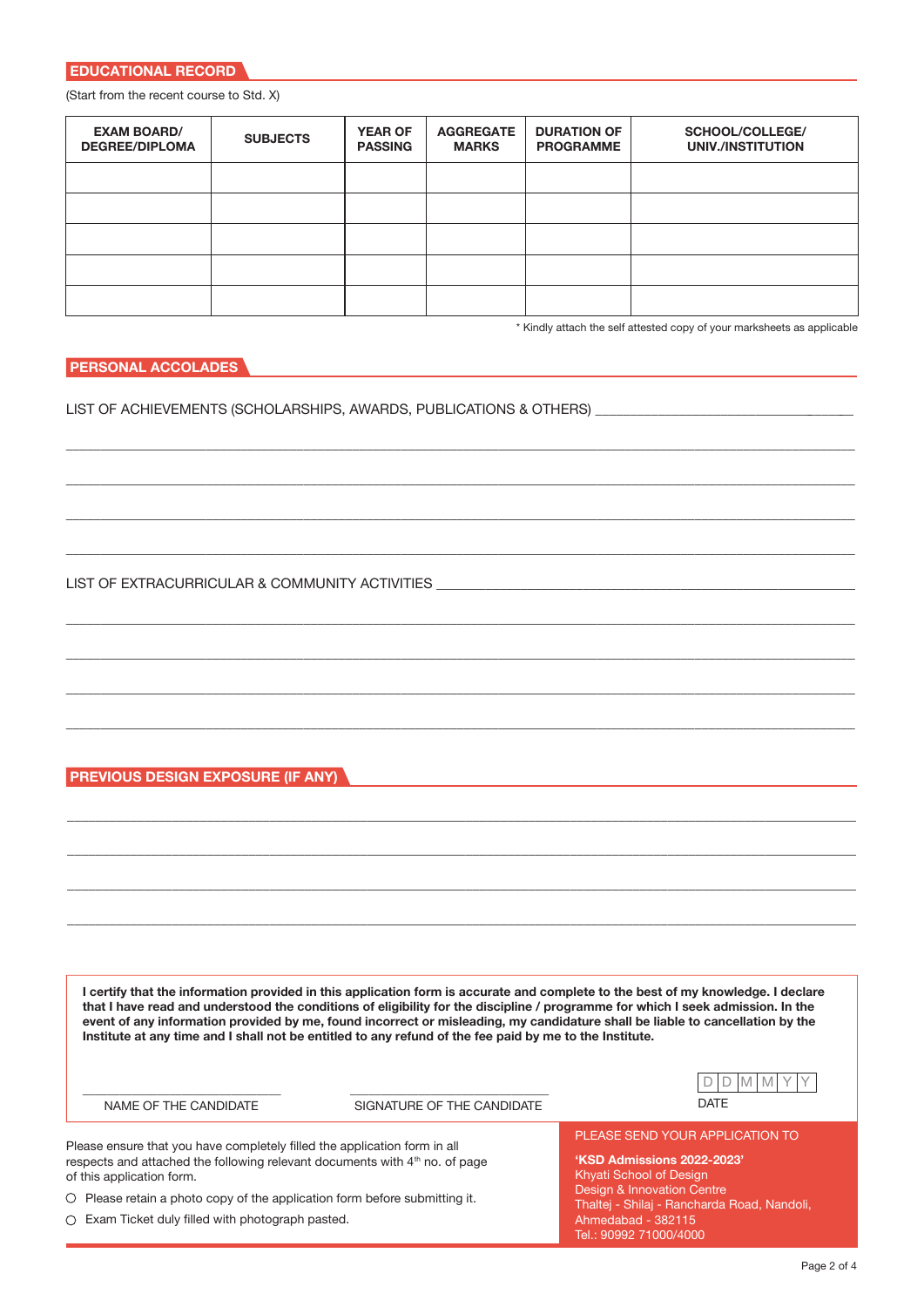

# **HALL TICKET**

|                                  | TO BE FILLED BY THE OFFICE ONLY |
|----------------------------------|---------------------------------|
| <b>CANDIDATE ID</b>              |                                 |
| <b>EXAM DATE</b>                 | <b>TIME</b>                     |
| <b>CENTER</b>                    |                                 |
|                                  |                                 |
| TO BE FILLED IN BY THE CANDIDATE |                                 |
|                                  |                                 |

SIGNATURE OF THE CANDIDATE

\_\_\_\_\_\_\_\_\_\_\_\_\_\_\_\_\_\_\_\_\_\_\_\_\_\_\_\_\_\_\_\_\_\_\_\_\_\_\_

NAME

Candidates are required to carry this exam ticket/call letter with them for the Design Aptitude Test and should produce the exam ticket issued by KSD to the supervisor / test center incharge / invigilator / observer on demand.

The Candidate ID is to be used as a reference for all admission related matters / queries.

- While coming for Design Aptitude Test, candidates are required to bring this exam ticket, blue or black ball point pen, lead pencils (of varying grades), 12 shade color pencil set, eraser, sharpeners, pair of scissors, glue, scale / ruler, water / poster colors ,brushes & bowls for water. No other material except those specified here will be allowed inside the examination hall.
- Candidates should report to the test center at least 25 minutes before the commencement of the test. The candidates will not be allowed to enter the examination hall after 15 minutes of commencement of the test.
- Candidates are NOT allowed to leave the examination hall within the first one hour of the commencement of the test.
- Candidates are NOT allowed to carry any electronic devices (mobile phones, palm-tops, calculators, i-pods, walkman, etc. ) into the examination hall.
- The Institute is not responsible for incomplete/incorrectly filled exam tickets sent by the candidates.

#### **PLEASE NOTE THE ADDRESS OF YOUR TEST CENTER**

TO BE FILLED BY THE OFFICE

EXAM DATE AND TEST CENTRE WILL BE DECLARED ON THE WEBSITE AND E-MAIL TO CANDIDATE **www.khyatischoolofdesign.com**

Khyati School of Design Design & Innovation Centre Thaltej - Shilaj - Rancharda Road, Nandoli, Ahmedabad - 382115 Tel.: 90992 71000/4000